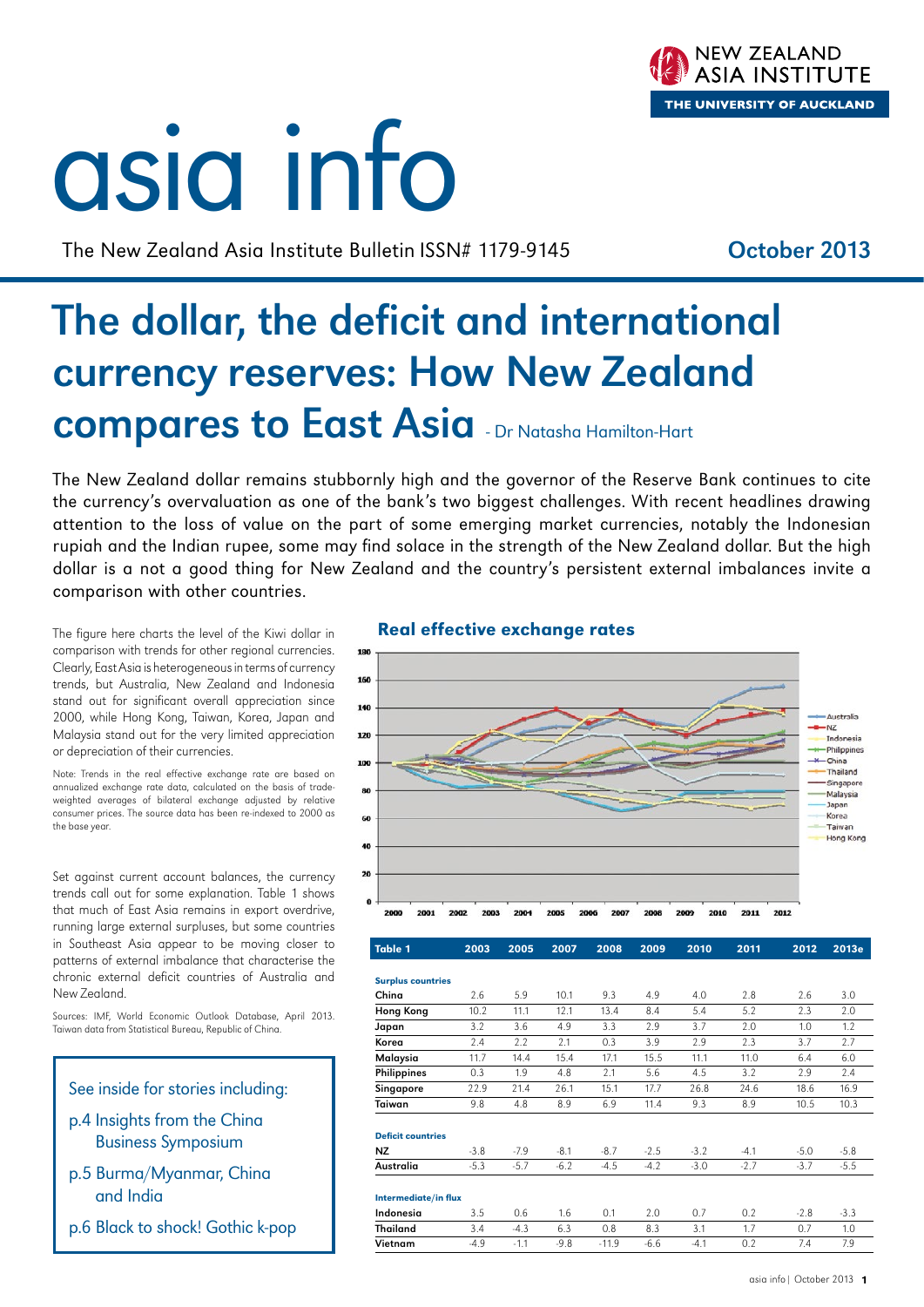## Continued from page 1

A final element in the external profiles of these countries is the level of foreign currency reserves held by the central bank or monetary authority. While most of the attention has focused on China's foreign exchange reserves (standing around US\$3.5 trillion in mid-2013), several other countries in the region have accumulated very high reserve holdings. Notably, even when scaled against the size of the economy, New Zealand's official reserves (around US\$17 billion) are very low in comparison with the export-surplus countries of East Asia, as shown in Table 2.

The extraordinary build-up of foreign exchange reserves by countries running large and sustained current account surpluses has led to charges of unfair manipulation of currency values in order to boost exports – a strategy termed "monetary mercantilism" by Joshua Aizenman and Jawoo Lee. By intervening in currency markets to sell local currency and buy reserve currencies, central banks or monetary authorities limit the appreciation of the local currencies. The accumulation of official reserves is a by-product of this strategy. It is impossible to prove that such strategic manipulation is occurring, especially as countries have a strong precautionary or selfinsurance motive for accumulating reserves. Despite these caveats, there is a convergence of opinion among many economists that since around 2003 countries with high reserves have "over-accumulated" their reserves. Countries accused of reserve hoarding have frequently argued that reserve accumulation is simply the consequence of running large export surpluses. Although this is hard to refute, in many ways it simply raises another puzzle: why are these countries apparently wedded to running such large external surpluses?

Conversely, the countries with the greatest currency appreciation are also those with the largest deficits. These combinations are counterintuitive, as one would expect the direction of economic pressure and political logic to move currencies in the opposite direction. In the case of the external deficit countries with significant currency appreciation, one puzzle is the continued willingness of market players to export capital to these countries. Clearly, this is not always the case. Indonesia's currency weakening since 2012 as its current account has swung into deficit, for example, shows that market forces often exert a corrective pressure. Yet this pressure has been remarkably absent for some of the Asia-Pacific deficit countries. Malaysia's former Prime Minister Mahathir once claimed that international money markets were racist in that the sins of Western countries such as Australia were allowed to escape the market discipline meted out to developing countries. The more obvious source of

| <b>Table 2</b>                | 2000 | 2005 | 2008 | 2009 | 2010           | 2011 | 012 |
|-------------------------------|------|------|------|------|----------------|------|-----|
|                               |      |      |      |      |                |      |     |
| <b>High reserve countries</b> |      |      |      |      |                |      |     |
| China                         | 14   | 36   | 56   | 48   | 49             | 44   | 40  |
| <b>Hong Kong</b>              | 63   | 68   | 84   | 120  | 117            | 114  | 120 |
| Japan                         | 8    | 18   | 21   | 21   | 20             | 22   | 21  |
| Korea                         | 18   | 25   | 22   | 32   | 29             | 28   | 29  |
| Malaysia                      | 31   | 49   | 39   | 48   | 43             | 46   | 46  |
| Philippines                   | 18   | 17   | 21   | 26   | 29             | 33   | 34  |
| Singapore                     | 83   | 93   | 97   | 97   | 104            | 97   | 94  |
| Taiwan                        | ٠    | 69   | 73   | 92   | 89             | 83   | 85  |
| <b>Thailand</b>               | 27   | 29   | 41   | 52   | 54             | 51   | 50  |
| Low reserve countries         |      |      |      |      |                |      |     |
| Australia                     | 5    | 6    | 3    | 3    | $\overline{4}$ | 3    | 3   |
| <b>NZ</b>                     | 8    | 8    | 8    | 14   | 12             | 10   | 11  |
| Indonesia                     | 18   | 12   | 10   | 12   | 13             | 13   | 13  |
| Vietnam                       | 11   | 17   | 26   | 17   | 12             | 11   | ٠   |

Sources: World Bank data on reserves and GDP. Figures for Taiwan from the Central Bank of China and Statistical Bureau, Republic of China.

market confidence in Australia and New Zealand is the ability of the central banks of these countries to signal credible commitment to very constrictive monetary policy. But where does this commitment come from, especially in the context of prolonged deficits and an appreciating currency?

At the most basic level, the willingness and ability to sustain external surpluses or deficits is driven by a political trade-off between interests in exporting and interests in domestic consumption. Export surpluses represent the transfer of consumption abroad, or deferred consumption; deficits, in contrast, represent the prioritisation of immediate consumption. The distributional struggle over consumption can be seen in the way public debate over the New Zealand currency has played out in recent years. There has been a wave of discontent over the high currency on the part of manufacturing sector exporters, who cite the loss of 40,000 manufacturing jobs between 2008 and 2012. Government ministers, in turn, have pointed to the benefits for consumers from a higher dollar.

Why has the trade-off turned out so differently in New Zealand compared to the export surplus countries of East Asia? The latter have long had domestic political economies that privileged exporters over domestic consumers. In New Zealand, longstanding public commitments to the provision of social safety nets in the form of redistributive spending on health, retirement income and unemployment entitlements have reduced the need for private savings. Consumption thus accounts for a much higher share of national income than in the export-surplus economies, and has continued to do so despite persistent and very large current account deficits.

The willingness of foreign investors to continue financing these current account deficits is a condition for currency strength, and investor confidence is very plausibly a consequence of institutionalized central bank independence

that has prioritized domestic price stability over other goals. This stance can be traced to the political shift in the 1980s. Justified at the time as technocratically rational depoliticisation of policy, the commitment to very low rates of inflation regardless of economic output actually reflects a distributional bias in macroeconomic policy, as shown by political economist Jonathan Kirshner. In contrast to the policy preference for price stability in the export-driven countries of East Asia, the political ascendance of interests in price stability in countries such as Australia and New Zealand took place in the context of democratic welfare states in which the political weight of consumer interests was much more salient.

The primacy of politics is illustrated by the trajectory of Indonesia since its democratisation after 1998. It is in Indonesia – more than middleincome Malaysia or high-income Singapore – where democratisation has meant that political leaders could not sustain prolonged transfers of consumption abroad through export surpluses. Without the institutionalisation of central bank independence, Indonesia's switch towards a more consumption-based economy has been more subject to sharp shifts in foreign investor confidence than the consumer economies of Australia and New Zealand. With the decline in commodity prices, the Indonesian currency has lost value dramatically, providing off-setting gains that have been welcomed by major resource sector firms and should help restore balance. The New Zealand Reserve Bank's institutionalised credibility, in contrast, may be a major factor adding to its challenges.

#### *Notes*

1 Aizenman, Joshua and Jaewoo Lee (2008), 'Financial versus monetary mercantilism: long-run view of large international reserves.' The World Economy 31(5): 593-611.

2 Kirshner, Jonathan (2001), 'The political economy of low inflation.' Journal of Economic Surveys 15(1): 41-70.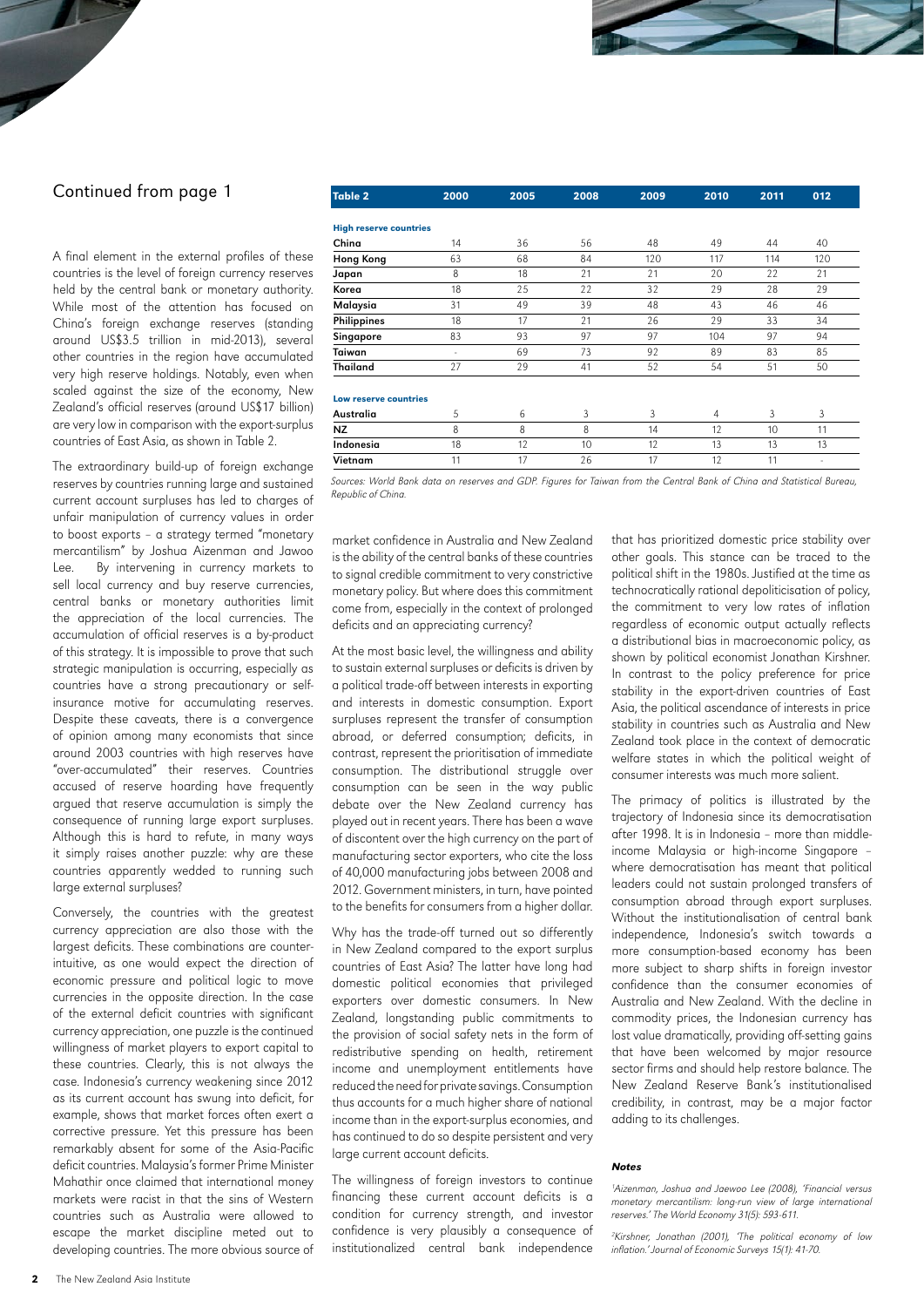# Insights from the Business Engagement with Asia project - D Hugh Whittaker, Antje Fiedler and Ben Fath

During the past decade, the New Zealand Government has successfully negotiated a number of free trade agreements with Asian countries and is actively negotiating others, aiming to stimulate New Zealand trade in the Asia-Pacific region, particularly among SMEs. Despite these efforts, and their widely reported successes, the total value of exports in non-primary goods and services has not changed much in the past decade, in part due to rebalancing away from traditional export markets such as the US and the EU, which stagnated during this time, towards Asia. In other words, while New Zealand exporters gained in trade with Asia, they did not grow their trade with the rest of the world, and export growth was confined largely to the primary sector. Our research provides insights into these global export trends.

As part of the Business E n g a g e m e n t with Asia project conducted by the New Zealand Asia Institute (NZAI) in collaboration with the Mira Szászy Research Centre for Māori and Pacific Economic Development and the University of Auckland Business School (UABS), we investigated how New Zealand businesses responded to opportunities resulting from free trade agreements in terms of firm strategies and innovative efforts. Based on insights from interviews with more than 100 CEOs and senior managers, we presented a paper to the SASE (Society for the Advancement of Socio-Economics) Annual Meeting 2013 in Milan, Italy. Some of the issues raised are as follows.

Interview data revealed New Zealand businesses do indeed increasingly look towards Asia to take advantage of the liberalised trade environment. There are various barriers for businesses to engage successfully with Asia, including specific market knowledge, cultural barriers, a high degree of regulatory uncertainty, intensive price competition and language barriers. In addition, finding a suitable business partner or distributor and establishing good relationships typically require a lot of effort and time, which is for many small businesses a major hurdle for market entry into Asia.

New Zealand businesses have adopted a number of different, but not mutually exclusive, strategies to overcome the above challenges and to productively engage with Asian markets. Most of the productively-engaged businesses

have chosen to compete in a quality niche that allows them to mitigate disadvantages of the small scale. Competing in mass markets in Asia is rare. For example, some businesses explicitly targeted customers in a niche segment of the market who had a strong affinity towards Western brands, including expats and affluent Asian customers who had lived overseas for some time and therefore valued Western products of relatively high quality. Serving these customers allowed New Zealand businesses to charge premium prices without adapting the product offering to local customer preferences. At the same time, finding such small pockets in the market that allow for differentiation requires focus and relevant market knowledge, which is not easy to obtain.

To overcome the lack of specific market knowledge and knowledge about local customer needs, businesses often relied on a distributor. Here, it was important to find a suitable business partner, who understood the value offering of

the New Zealand business well, and hence was committed to grow the market for the New Zealand business. Establishing a relationship with a trustworthy and competent distributor has been critical for many New Zealand SMEs in entering Asian markets. Importantly, while a deep friendship often evolved between the New Zealand business managers and the Asian partner, this relationship was not a substitute for performance control. To compete successfully in a quality niche, stringent quality control spanning over the whole value chain was often necessary, a lesson that had been learned by some New Zealand businesses in developed Asian markets such as Japan and Korea.

Somewhat worryingly, many businesses appeared to rely on existing capabilities to compete in developing Asian markets, rather than developing new capabilities for a long-term platform. Partly in response, in order to improve the competitiveness of New Zealand businesses in Asia, the New Zealand Government has actively promoted trade with Asia by providing financial and other support such as consultancy to New Zealand businesses. Roughly one quarter of NZTE's off-shore personnel are now permanently located in China. Empirically and theoretically, this is an interesting development; it seems that the New Zealand Government is joining a growing number of developed and developing countries in turning to industrial policy to achieve competitive success under liberalised trade and FTAs.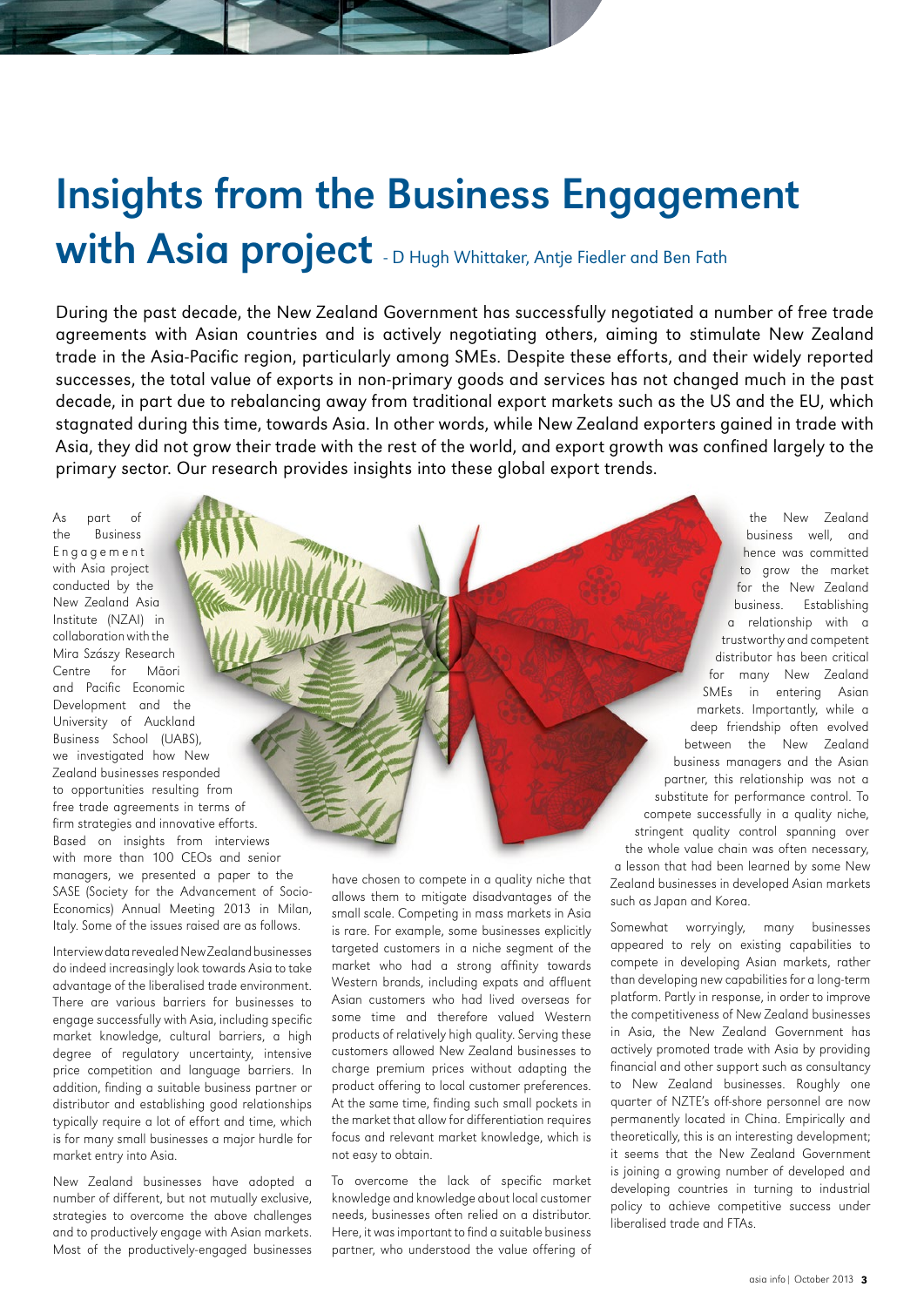

# Insights from the China Business

## Symposium - David Robb, Director, China Studies Centre

The NZAI hosted the 3rd China Business Symposium at the University's Fale Pasifika on 25 July. Co-organised by the New Zealand Contemporary China Research Centre and the New Zealand China Trade Association, the symposium had more than 130 delegates hearing from leading practitioners and academics from around New Zealand and internationally on successful market entry strategies in China.



A key theme emerging from the symposium was China's heterogeneity. Providing the first academic keynote, titled "Understanding Consumers and Marketing in China", Professor Yuhuang Zheng of Tsinghua University highlighted geographic, generational and gender differences in China. Regional differences were also graphically illustrated by Patrick Chovanec, Managing Director and Chief Strategist at Silvercrest Asset Management, in his popular "Nine Nations of China" work.

The first business keynote was given by Mme Mianmian Yang, former president of Haier, and responsible for much of Haier's strategic innovation and global expansion. She discussed how their platform not only facilitates the establishment of micro-companies by former employees, but offers distribution and channel services for other firms, including appliance firms seeking to distribute in the Chinese market.

The symposium highlighted additional means for New Zealand firms seeking to distribute products in China. Mark Lawley, General Manager of International Business at New Zealand Post, introduced us to how the online B2C site Ule New Zealand Mall has enabled more than 20 New Zealand firms to sell products directly to

Chinese consumers. The website, a joint venture between China Post and Tom Group, allows New Zealand firms to list their products in Chinese and allows Chinese consumers to order and pay online in Chinese currency, with the New Zealand firm then mailing the parcel to China. Alex Worker, Director of the Marianas Group, demonstrated how through providing an end-toend supply chain that guarantees quality, they are becoming "trusted NZ storytellers" for a portfolio of high-end Kiwi brands and products in North and Southwest China.

Professor Marshall Meyer, of the Wharton School, provoked the audience with the second academic keynote, "Entry into China: Do Smaller Firms do Better and Why?" He showed results challenging the received wisdom that big firms do better, indicating that this may be due to China's hyper-competitive and fragmented market structure - driven by its culture and history. The implication? Firms may require innovative and potentially uncomfortable strategies and organisational designs.

Another key symposium theme was collaboration. Richard Jones (Poutama Trust) "The Taniwha and the Dragon" reviewed how Miraka, Maori Red Meat Group, Miere (honey) Coalition, and an Indigenous NZ Cuisine cluster had benefitted from "collaborating onshore to compete offshore". In addition, Matt Crawford (Zespri), pointing out the Chinese consumer's increasing demand for premium products and an "obsession" with food safety and health, illustrated an example of co-creating brand value with stakeholders - Zespri's partnership with China's Ministry of Health, the Chinese Nutrition Society, the CCDC (Children Foundation) and the Formosa Cancer Foundation, to create the Rainbow 5-A-Day programme.

Throughout the day, speakers provided practical insights for firms entering the China market, including the value of Chinese-origin marketing managers as gate-openers (Dr Hongzhi Gao, Victoria University), ways to conduct low-cost market research in China (Philip Gregan, NZ Wine Growers), understanding how Chinese Customs work (Richard Bargh, NZ Customs), utilising NZTE (John Cochrane, NZTE), and exploiting social media (Glen Murphy, Nine Rewards, and Jussara Bierman, RareHQ).

Copies of the presentations are available on-line at the New Zealand China Trade Association website.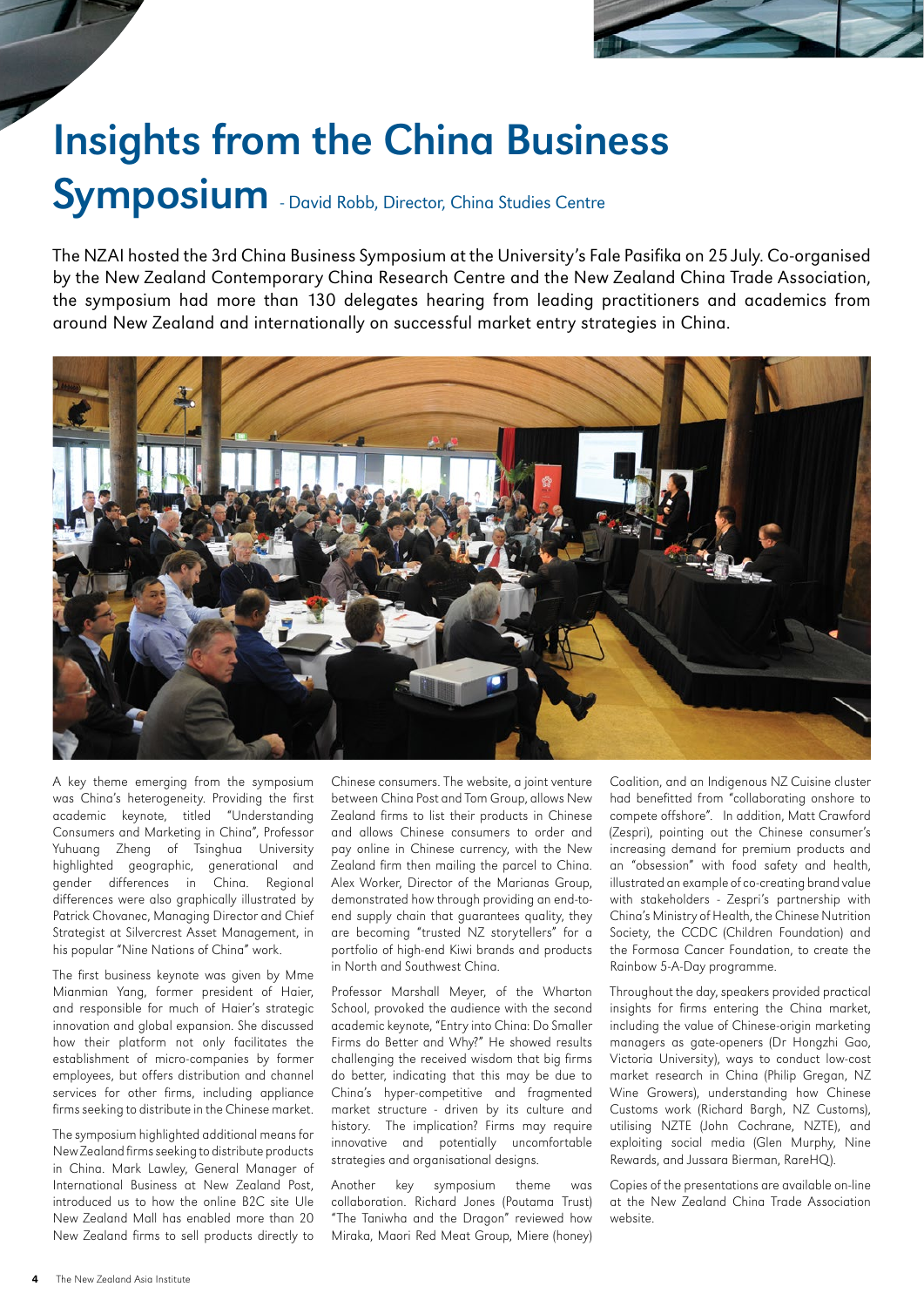## Burma/Myanmar, China, and India - Nicholas Tarling

Burma gained independence from Britain, outside the Commonwealth, in January 1948. That meant, of course, that it had to conduct its own foreign policy. The new government, insistent on a "union", faced domestic challenges from its own "minorities". Its foreign policy had to deal with the spread of the Cold War to Asia. And though geographical factors can be modified by human action, it had to face the fact that, unlike Southeast Asian states, it had frontiers with both the largest states, India and China.

In the early 1950s India pursued Nehru's policy of "non-alignment". China's initial stance, sharpened by the Korean War, shifted towards a policy of co-existence, enunciated in the 1954 agreement with India over Tibet as the "five principles". Those were endorsed at the Afro-Asian conference at Bandung in 1955, where Zhou Enlai's diplomacy outshone Nehru's. The principles suited Burma. Under Nu, its prime minister, it stressed its neutrality. Indeed it played a significant role in international affairs, and Thant, Nu's aide, later became UN Secretary-General. But Burma failed to deal successfully with its domestic affairs, and not only the "minorities" - the ruling AFPFL party fell apart over the priorities and patronage involved in "development".

A "caretaker" government under the military leader Ne Win was called in on a temporary basis. It concluded a long-prepared negotiation with China over parts of the frontier left unsettled by the British, and also a non-aggression treaty, sprung on the Burmese delegation by the Chinese. It is generally thought that China made these arrangements because of its increasingly bitter frontier disputes with India: it would show India that China was reasonable, but also ensure that India would get no help from Burma. The disputes climaxed with India's military defeat in November 1962. The following year, indeed, the Indian Navy was anxious lest China set up a naval base in the Cocos Islands, a Burmese territory. But that was unlikely.

Ne Win, who had now taken control on a permanent basis, pursued a left-wing but non-Communist domestic policy and a neutralist foreign policy. That was satisfactory to China, which found Burma a useful contact with the

outer world when other contacts were limited, and which could present its relations with that country as a model of Peking-style co-existence.

The Cultural Revolution changed the relationship. In mid-1967 a demonstration in Rangoon/Yangon celebrating China's explosion of a hydrogen bomb was followed by a dispute over the wearing of Mao buttons by Chinese schoolchildren, Burmese attacks on the Chinese embassy and Chinatown, and those by denunciations and threats in Beijing. Recent research points to the boldness with which Ne Win stood up to the ideologues in Beijing, and suggests that he was thereby hoping to win nationalist support at home for his still shaky regime. Only gradually, and perhaps never completely, did relations work their way back towards the Bandung model.

With the PRC's compromise with the US after 1972, and its normalisation of relations with other states, it found Burma less useful. The Dengist reforms then took it down a new development path, while Burma stuck to its failed experiment in "socialism". Political events, however, brought the two states together again, the suppression of the democracy movement in Burma in 1988-1990, the Tiananmen massacre of 1989, and the international disapproval they both evoked. The SLORC seemed indeed to move much closer to China than any previous Burmese government, even though it sought to evoke a rather spurious version of Burma's traditions. But it did in fact seek to improve ties with other governments in the region, including its other great neighbour.

Under Mrs Gandhi and her son, India gave up Nehru's grand plans for world peace and

concentrated on the sub-continent, one object being to erode the growing influence of China in such states as Nepal. As had the British, the Indians recognised the strategic importance of Burma/Myanmar. As a result its military leaders did not have to depend only on China for their acquisition of military hardware, nor indeed investment in energy and minerals and infrastructural development. In 1993 the Indian government conferred the Nehru Award for International Understanding on Aung San Suu Kyi. In 1995 its army and the Burmese Tatmadaw co-operated against border insurgencies. China's investment would secure new outlets for its western provinces and a route for its oil supplies alternative to the Straits of Melaka. India gained an outlet for its landlocked easternmost states.

Nevertheless the relationship between Myanmar and China seemed so close that President Thein Sein's decision to suspend the Myitsone dam building in 2010 as "against the will of the people" came as a surprise, and the political changes in Myanmar that have followed seemed to confirm the view some historians have taken that Burmese politics have always been unpredictable. But another argument has some value. China's investment in Burma's resources in the long term and indeed in its location has made it anxious to ensure Burma's "stability". In 2004, for example, Wen Jiabao had expressed China's hope that Myanmar would "accelerate the process of political reconciliation and democratisation in a real sense and embark on the road to unity, stability, peace and development at an early date". Perhaps you could say that China did not want another North Korea.





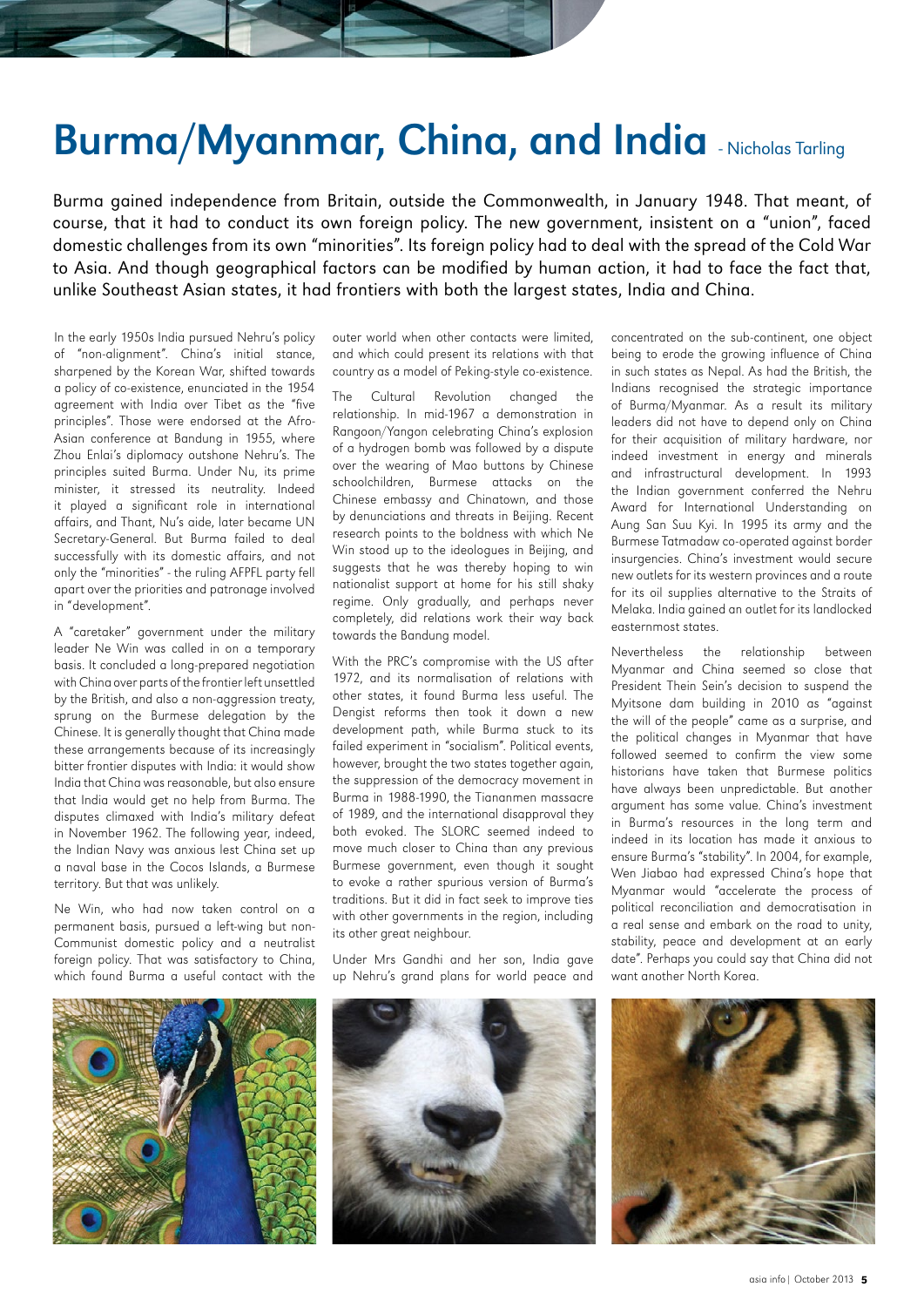

# Black to shock!

### The goth image expressed in Korean Wave K-pop fashion

At a joint seminar on 16 April sponsored by the School of Asian Studies and the Korea Studies Centre in the New Zealand Asia Institute, Dr YuKyung Lee of Kookje College, formally dressed in black with a necklace of discreetly coloured beads, led an audience of staff and students in a fascinating photo-filled exploration of the darker side of black, in the context of the Goth fashion among Korean youth bands. Her opening remarks set the context in two ways; firstly, the emergence of the term Korean Wave (hanliu/hallyu) in the Chinese media in February 2000, after the appearance of the Korean boy band H.O.T. in Beijing, following on from the success of Korean TV dramas in China since 1997, and the subsequent success of K-pop globally; and secondly, the origins and earlier meanings of the related terms Goth and Gothic. Although

the term Gothic has had extensive range of use, including as a term of negative critique of the medieval period for many Renaissance figures and in literary criticism for Gothic novels, the re-emergence of Goth in relation to gothic rock came with the post-punk British band Bauhaus in 1978, with a focus on darkness, death and fetishism. Further reinforcement came from the Whitby Gothic Weekend, first held in 1994, but at the moment when Korean bands began to explore the Goth image, its peak in popular culture had seemed to have passed in the West, although "haute Goth" had appeared in high fashion work by Alexander McQueen and others. With the background set, Dr Lee then explored numerous photographic images from ten Korean girl bands and eight boy bands active since the turn of the century, including Wonder Girls, 2NE1 and Shinee. Most of the

artists were clothed starkly in black, but often with complex accessories including studs and netting, while areas of body flesh might or might not be exposed, particularly the arms. Red was also used on occasion, as part of make-up and occasionally in red clothes modelled on previous black styles. Her analysis of this Goth fashion drew on five themes, a dark aesthetic, the place of eroticism and in particular the femme fatale, the use of clothing to express defiance and resistance, the reversal or ambiguity of gender identity, and the cultivation of mystery. Her presentation provoked a lively range of questions, exploring the image of blackness, the apparent lack of any indigenous Korean content to the Goth style, and the issue of the appropriation of the term gothic in such a specific direction.







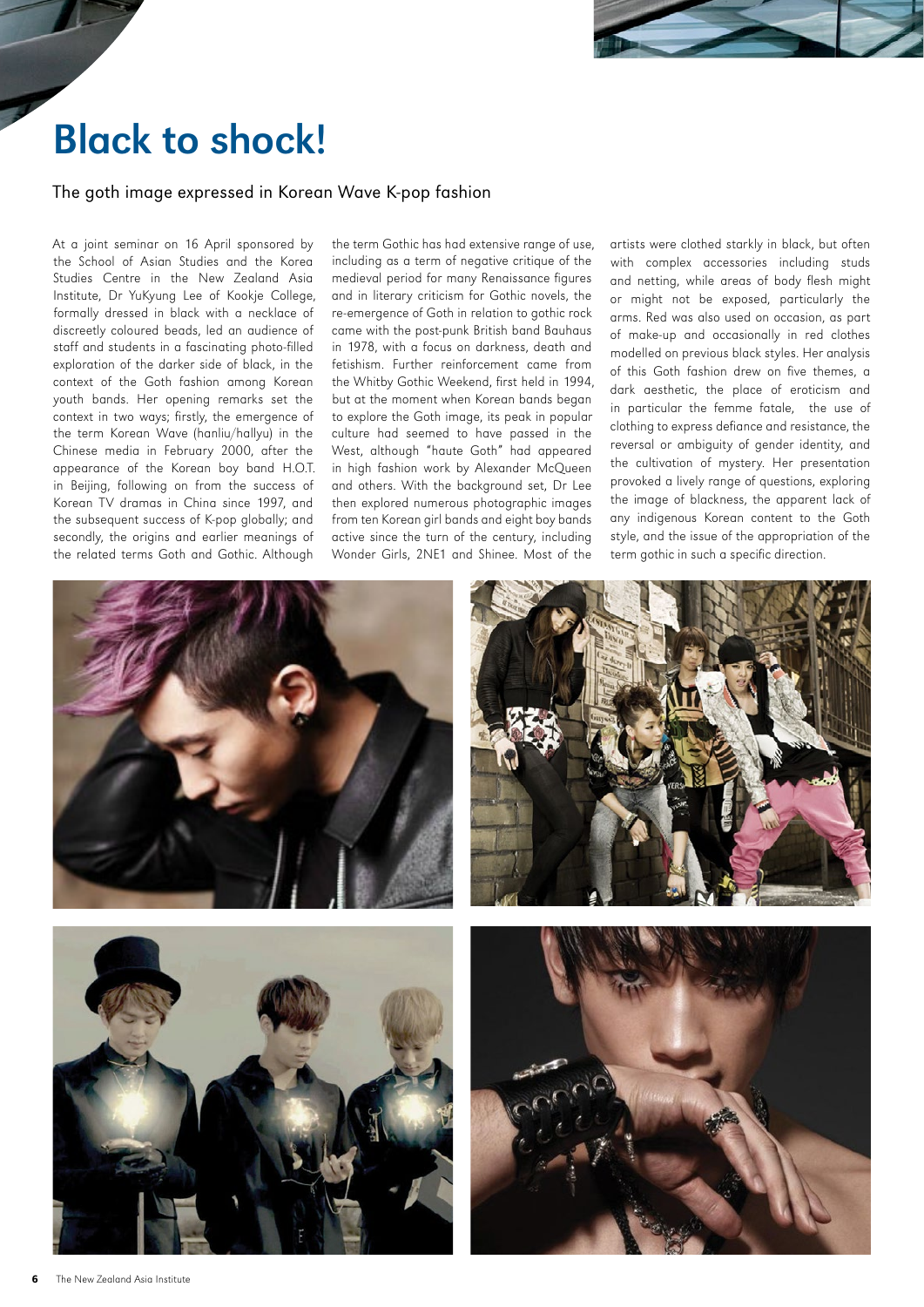

## Embracing Asia: Building New Zealand

On 31 August, NZAI hosted its third student-led conference, Asia Savvy. About 90 participants from across New Zealand participated in the one-day forum, which featured ten invited speakers. They were Mervin Singham from the NZ Ethnic Office, Patrick English from the NZ China Council, Dr Lisbeth Jacobs from The ICEHOUSE, Elizabeth Chan from the UN Youth NZ, former NZ Minister of Foreign Affairs and Trade and Labour MP Phil Goff, Al Monro from Broadfield Advisory Ltd, Cameron Zhang from NZ New Milk Ltd, former NZ Race Relations Conciliator and Labour MP Dr Rajen Prasad, Ethnic Peoples Advisory Panel Member for the Auckland Council Bevan Chuang, and Dr Melinda Webber from the University of Auckland.

Mervin Singham focused his keynote speech on what New Zealand might learn from Asia's rapid growth and accompanying challenges. According to him, the main forces driving Asia's success include vision, ambition, education, family and leadership. He illustrated his observations with the story of industrialist Konosuke Matsushita, who built and sustained an electronic giant with the insight that business companies should endeavour to help lead society to prosperity rather than strive solely for their own profits and expansion.

Drawing on his extensive working experience in Asia, Patrick English noted that "Asia savvy" meant knowing "others" and "yourself", and adapting the two effectively and sensibly. He cited Fonterra's recent milk powder scare in China as a case in point. Specifically, when it comes to food safety, New Zealand has a "low-regulation, but high-trust" culture, while the reverse is true in Asia. Thus to fare well in Asian markets, New Zealand companies and the government will need to work together as partners. Dr Lisbeth Jacobs continued the discussion by comparing different philosophical and cultural foundations of the West and East reflected in their management styles. One important tip from her for creating successful New Zealand solo or joint ventures in Asia is to balance "honesty" and "courtesy", "direct" and "indirect", "empowering" and "directive" in managing and motivating their local employees. Elizabeth Chan complemented their remarks by pointing out that Kiwis could in fact begin their journey towards becoming "Asia savvy" at home in New Zealand. She encouraged the conference participants to take advantage of local Asiarelated institutions and programmes from some which she had benefited enormously both in terms of knowledge on Asia and employment.

In his speech, Phil Goff recalled the moment when he signed the NZ-China Free Trade Agreement with his Chinese counterpart in Beijing in 2008. It was the first and remains the only FTA China has entered with a Western country. The value of New Zealand export to China has since more than doubled. Yet repeated incidents like milk power contamination, or tons of meat stranded at Chinese docks because of a paperwork mixup, or double invoicing for kiwifruit exports to China, all call for urgent reconsideration of

New Zealand fragmented approach to and "cutting-cost" mentality of doing business with Asia. Al Monro also advised against New Zealand companies trying for quick success, or instant profits, in Asian markets. In his opinion, multiple as Asia is, its businesses seem to share one thing in common, that is, taking longterm views of growth. In other words, Asian business people are rarely heard talking about "quarterly" or even yearly returns. Yet New Zealand and Western ways and "Asian ways" are not totally incompatible, nor do they have to completely succumb to each other. Kiwi and Asian companies, argued Cameron Zhang, should instead work on the overlapping parts in their respective approaches to business. These may include "clear" but "adaptable" rules and boundaries, "good working relations" for doing business together, "contracts" with "aftersignature" negotiations permitted, and "yes" to further discounts but "need to be paid up front" for a positive "cash flow".

Then what is the New Zealand way, or even New Zealander? Dr Rajen Prasad answered this question from the perspective of identity formation. While "I am who I am", one's identity does evolve and is context-sensitive. Māori, for example, began to define themselves when they were to restate their relationship with the mainstream society. The same should apply to other ethnic minority groups in New Zealand. Today, through education and participation in communities, migrants manage to use what they bring with their identity to come to the common good as New Zealanders. This "Kiwi" identity is what makes culturally diverse New Zealanders confident to live and work together. From her own experience, Bevan Chuang, a 1.5 generation Asian in New Zealand, believed that one's identity boils down to what, why and how s/he fits the best in his/her socialeconomic environment. A pro-active approach and positive attitude may thus help migrants from Asia find their places in their new home country in an efficient manner.

For her research on the content and consequences of racial-ethnic identity for adolescents at high school, Dr Melinda Webber defines "racial identity" as a perception based on internalised notions of race and experiences with racism and discrimination, and "ethnic

identity" as a sense of belonging shaped by cultural activities, values and language use. Her survey in five multi-ethnic urban high schools in New Zealand suggests that schools are inherently social places for adolescents to pursue social and academic goals in the presence of many others. Adolescents' participation and experiences of success in different domains enable them to build new friendships and talents within and without the school context. As such, they adopt multiple identities to represent themselves. Such adolescents can strategically emphasise identities that are valued, and deemphasise identities that are not, in a social context. These "multiple identities" appear to effectively protect their psychological wellbeing.

The New Zealand Asia Institute would like to acknowledge again the generous support of the ASB Bank, the Ethnic Affairs Office, the Confucius Institute, Printing.com, Moustache Milk & Cookie Bar, and Wow Sushi.